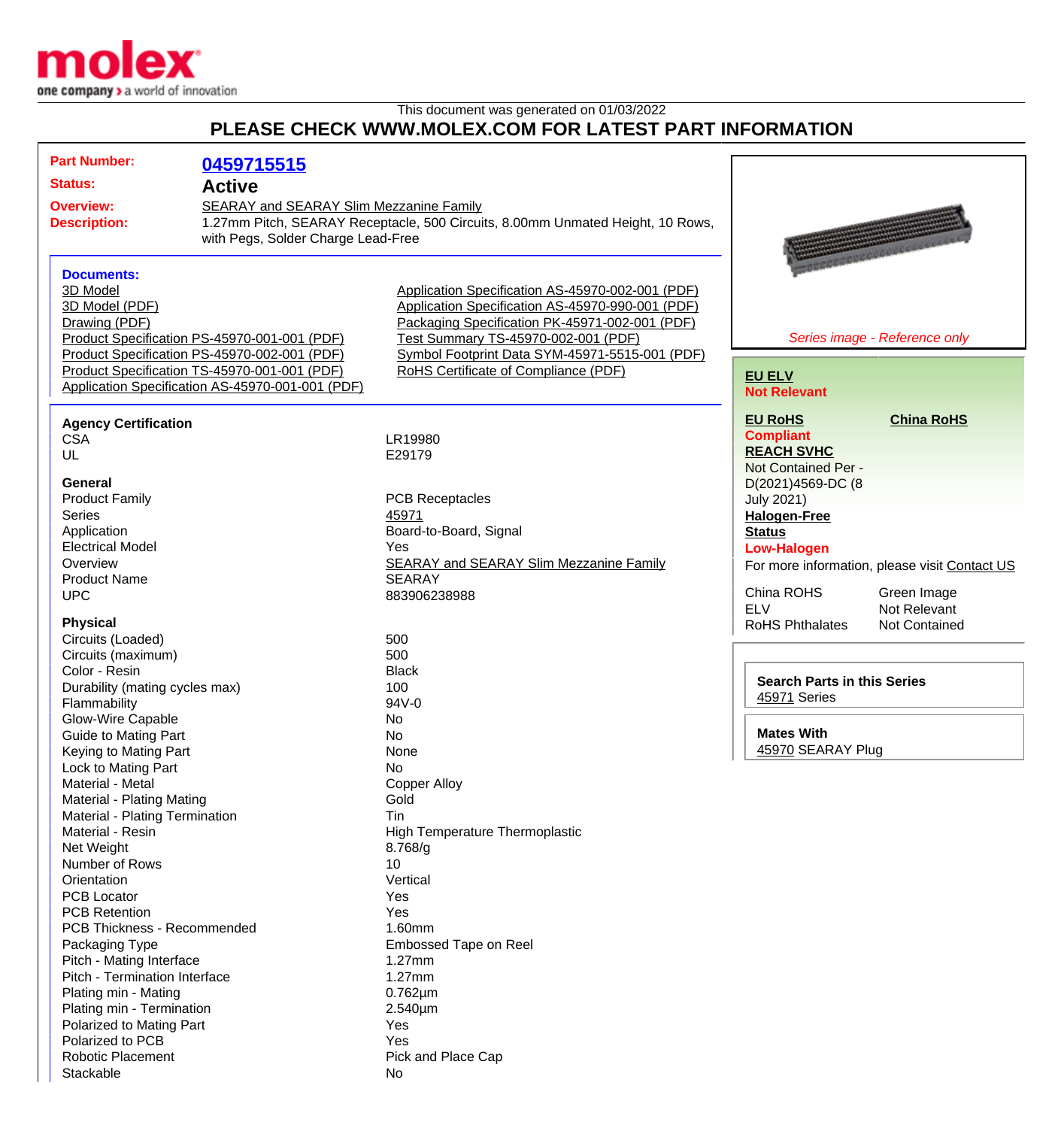| Yes<br>$-55^\circ$ to $+125^\circ$ C<br>Surface Mount<br>8.00mm                                 |  |
|-------------------------------------------------------------------------------------------------|--|
| 2.7A<br>No<br><b>240V AC</b>                                                                    |  |
| 003<br><b>REFLOW</b><br>001<br>260                                                              |  |
|                                                                                                 |  |
| AS-45970-001-001, AS-45970-002-001,<br>AS-45970-990-001                                         |  |
| EE-45970-010-010<br>PK-45971-002-001<br>PS-45970-001-001, PS-45970-002-001,<br>TS-45970-001-001 |  |
| SP-45970-010-010<br>SD-45971-001-001<br>SYM-45971-5515-001<br>TS-45970-002-001                  |  |
|                                                                                                 |  |

This document was generated on 01/03/2022

## **PLEASE CHECK WWW.MOLEX.COM FOR LATEST PART INFORMATION**